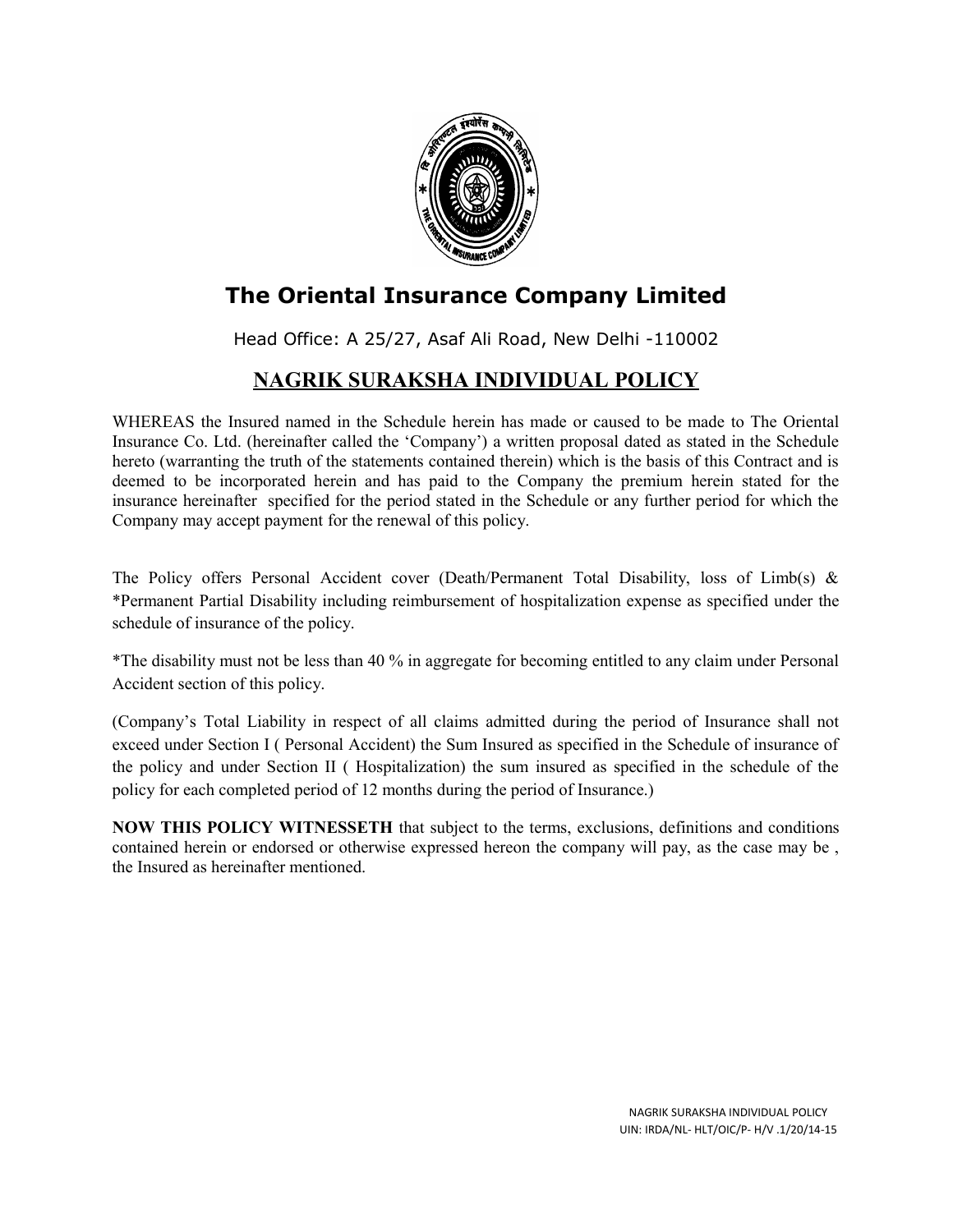### **SECTION I , PERSONAL ACCIDENT (P.A)**

### *DEFINITIONS:*

- 1. *ACCIDENT: An accident is a sudden unforeseen and involuntary event caused by external, visible and violent means.*
- 2. *INJURY: Injury means accidental physical bodily harm, excluding illness or disease, solely and directly caused by external, violent and visible and evident means which is verified and certified by Medical Practitioner.*
- 3. *LOSS OF LIMB(S): It shall mean physical separation of one or more hands or feet or permanent and total loss of use of one or more hands or feet.*
- 4. *PHYSICAL SEPERATION: It shall mean separation of hand at or above the wrist and/or of the foot at or above the ankle.*
- 5. *PERMANENT TOTAL DISABLEMENT: The bodily injury, which is direct cause of permanently, totally and absolutely disabling the person insured from engaging in being occupied with or giving attention to any employment or occupation of any description whatsoever.*
- 6. *PERMANENT PARTIAL DISABLEMENT: The bodily injury which is the sole and direct cause of total and irrecoverable loss of use of or the actual loss by physical separation permanently incapacitating the Insured Person to the extent of 40% or more in aggregate.*
- 7. *INJURY SERIES CLAUSE: For the purpose of this policy where, several bodily injuries are attributable directly or indirectly to the accident all such bodily injuries shall be added together and such bodily injuries shall be treated as one claim.*

**COMPENSATION:** If, at any, time during the currency of the policy the Insured person shall sustain any bodily injury resulting solely and directly from Accident caused by external, violent and visible means then the Company shall pay to the Insured person or his legal personal representative(s) as the case may be, the sum hereinafter set forth is to say-

(a) If such injury shall within twelve calendar months of its occurrence be the sole and direct cause of death of the Insured person the sum insured as specified in the NAGRIK SURAKSHA INDIVIDUAL POLICY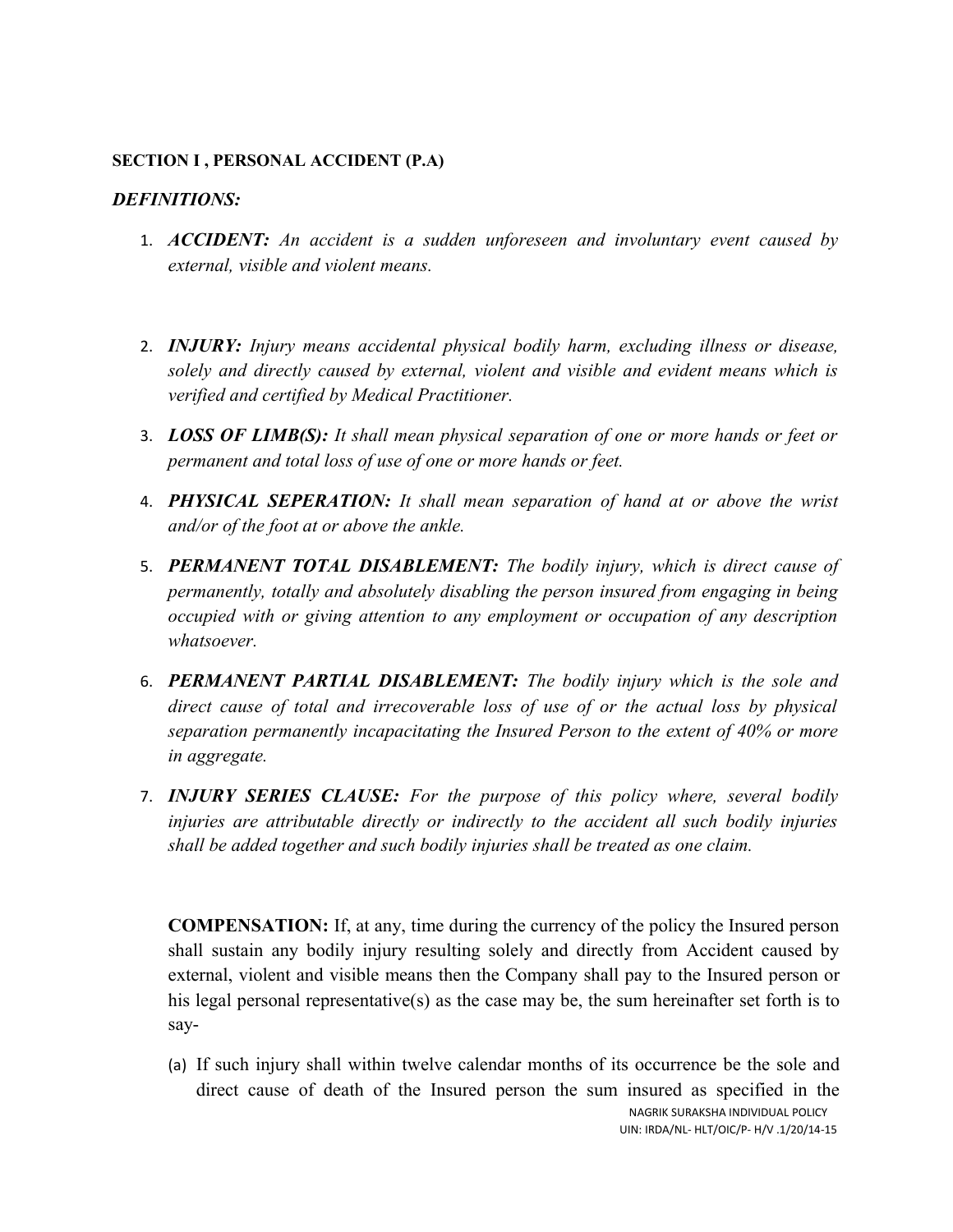Schedule of insurance, shall be paid to the nominee/legal personal representatives of the Insured Person.

- (b) If such injury shall within twelve calendar months of its occurrence be the sole and direct cause of the Total and irrecoverable loss of sight of both eyes or total and irrecoverable loss of use of two hands or two feet or of one hand and one foot or of such loss of sight of one eye and such loss of use of one hand or one foot, 100% of the sum insured as specified in the schedule of Insurance shall be paid to the insured person.
- (c) If such injury shall within 12 calendar months of its occurrence be the sole and direct cause of the total and irrecoverable loss of sight of one eye or total and irrecoverable loss of use of one hand or one foot, 50% of the sum insured as specified in the schedule of insurance shall be paid to the Insured person.
- (d) If such injury shall within 12 calendar months of its occurrence be the sole and direct cause of permanent, totally and absolutely disabling the insured person from engaging in being occupied with or giving attention to any employment or occupation of any description whatsoever, the sum insured as and specified in the Schedule of insurance shall be payable to the Insured person.
- (e) If such injury shall within twelve calendar months of its occurrence be the sole and direct cause of the total and irrecoverable loss of use or the actual loss by physical separation as a result of bodily injury incapacitating the insured person to the extent of 40% or more in aggregate as may be assessed by the attending physician, the compensation shall be the percentage of sum insured equal to the percentage of disability but in no case exceeding hundred percent of the sum insured*.*

## **EXCLUSION: (APPLICABLE TO SECTION I OF THE POLICY)**

The company shall not be liable for:

- 1. Compensation under more than one of the benefits mentioned under "Compensation" above in respect of same period of disablement arising out of the accident.
- 2. Any other payment after a claim under one of the Sub-Clauses (a), (b), (c) or (d) mentioned under " Compensation" above has been admitted and becomes payable.
- 3. Any payment in case of more than one claim under this section during any one period of insurance by which company's liability in that period would exceed the sum insured as specified in the schedule of insurance.
- 4. Payment of compensation in respect of injury as a direct consequence of:
	- (i) Committing or attempting suicide, intentional self injury.
	- (ii) Under the influence of intoxicating liquor or drugs.
- 5. Whilst engaging in Aviation or whilst mounting into, dismounting from or traveling in any aircraft other than as a passenger (fare paying or otherwise) in any duly licensed standard type of aircraft anywhere in the world.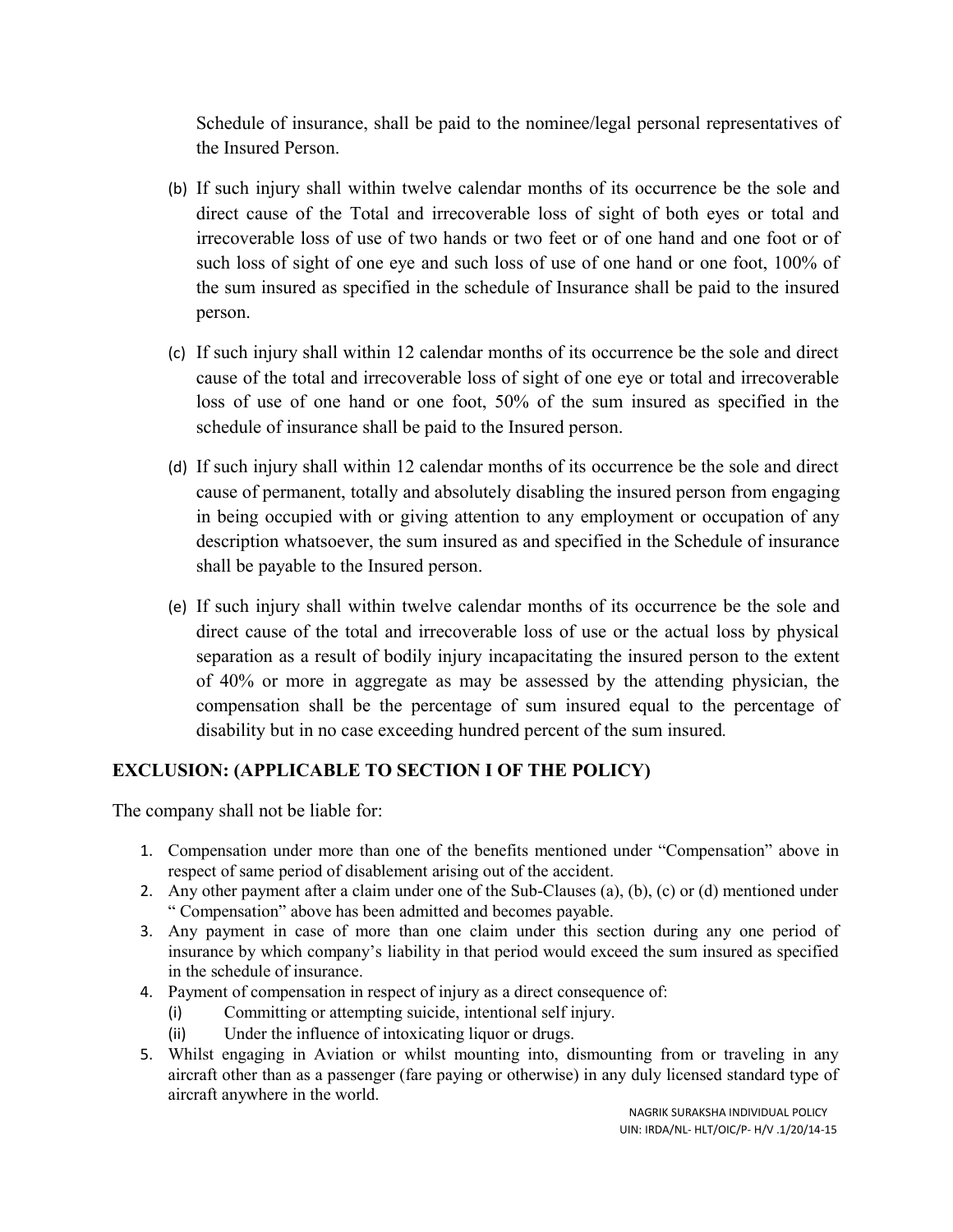- 6. Death or disablement resulting from Pregnancy or childbirth.
- 7. Death or disablement resulting from Venereal disease or insanity.
- 8. Contracting any illness directly or indirectly arising from or attributable to HIV and/or any HIV related illness including AIDS and/or any mutant derivative or variation of HIV or AIDS.
- 9. Committing any breach of law of the land with criminal intent.

#### **SECTION II : REIMBURSEMENT OF HOSPITALISATION EXPENSES FOLLOWING BODILY INJURY CAUSED BY AND ARISING OUT OF AN ACCIDENT:**

Subject to the terms, conditions, exclusions and definitions contained herein or endorsed or otherwise expressed hereon, the Company undertakes that if during the period stated in the schedule or during the continuance of this policy by renewal any insured person shall sustain any bodily injury RESULTING SOLELY AND DIRECTLY FROM ACCIDENT which would normally give rise to injury and upon the advice of a duly qualified Physician/Medical Specialist/medical Practitioner (hereinafter called the Medical Practitioner) or of duly qualified surgeon ( hereinafter called the Surgeon) shall require to incur (a) hospitalization expenses for medical/surgical treatment at any nursing home/hospital as herein defined (hereinafter called HOSPITAL) as an inpatient. The company will reimburse to the insured person, the amount of such expenses as are reasonably and necessarily incurred in respect thereof by or on behalf of such insured person. The total liability of the company in respect of all claims admitted shall not exceed the sum insured as specified in the schedule of the policy for each completed period of 12 months during the period of insurance.

### **DEFINITIONS:**

- 1. **ACCIDENT:** An accident is a sudden unforeseen and involuntary event caused by external, visible and violent means.
- 2. **INJURY:** Injury means accidental physical bodily harm, excluding illness or disease, solely and directly caused by external, violent and visible and evident means which is verified and certified by Medical Practitioner.
- 3. **HOSPITAL/NURSING HOME:** A hospital means any institution established for inpatient care and daycare treatment of illness and / or injuries and which has been registered as a hospital with the local authorities under the Clinical Establishment (Registration & Regulation) Act 2010 or under the enactments specified under the schedule of section 56 (1) of the said act or complies with all minimum criteria as under :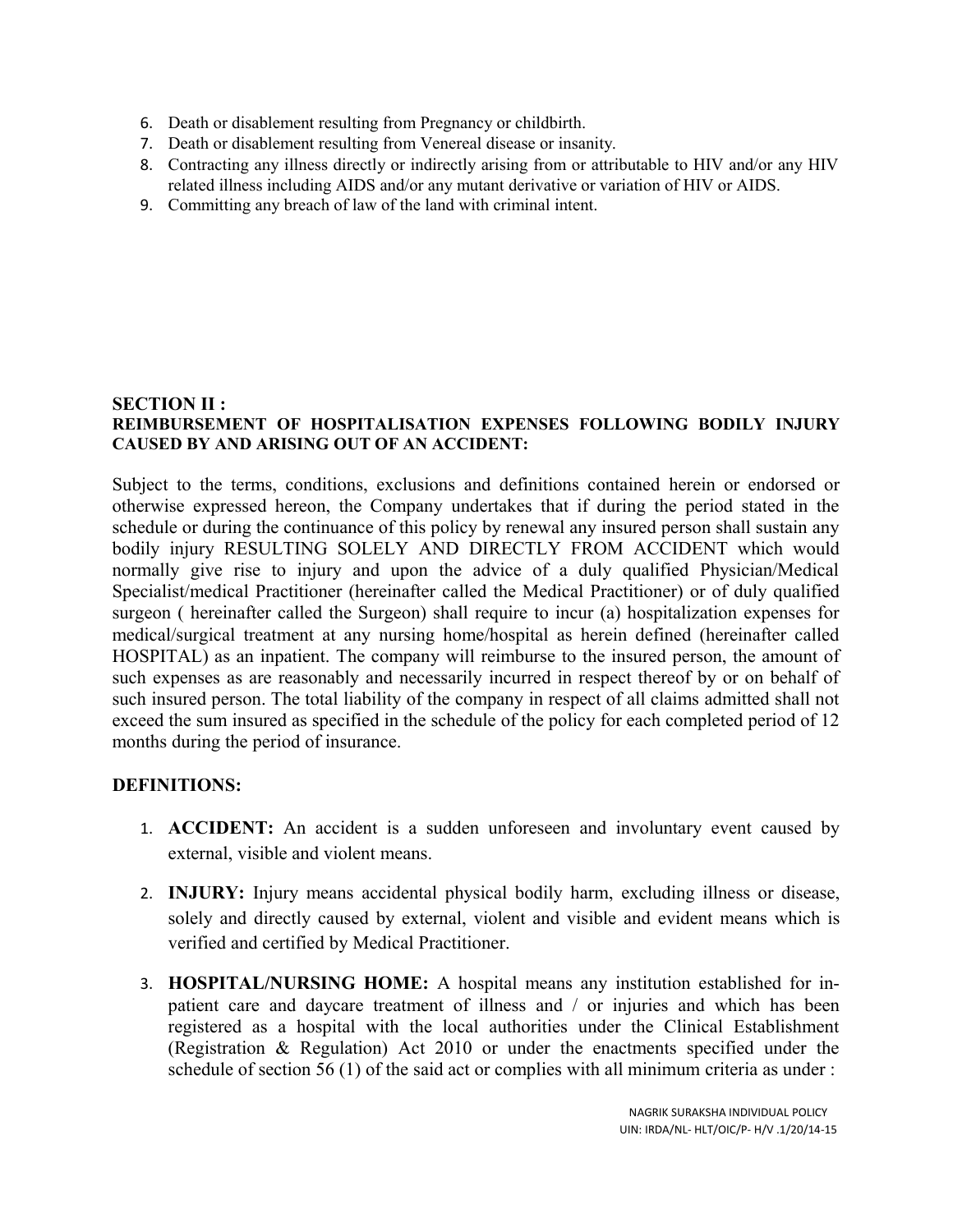- Has qualified nursing staff under its employment round the clock.
- Has at least 10 in-patient beds in towns having a population of less than 10 lakh and at least 15 in-patient beds in all other places.
- Has qualified medical practitioner(s) in charge round the clock.
- Has a fully equipped operation theater of its own where surgical procedures are carried out.
- Maintains daily records of patients and makes these accessible to the insurance company's authorized personnel.
- 4. **SURGICAL OPERATION:** Surgery or Surgical Procedure means manual and / or operative procedure (s) required for treatment of an illness or injury, correction of deformities and defects, diagnosis and cure of diseases, relief of suffering or prolongation of life, performed in a hospital or day care centre by a medical practitioner
- 5. **MEDICAL PRACTITIONER:** A Medical Practitioner is a person, who holds a valid registration from the Medical Council of any State or Medical Council India or council for Indian Medicine or for Homeopathy set up by the Government of India or a State Government and is thereby entitled to practice medicine within its jurisdiction; and is acting within the scope and jurisdiction of licence.
- 6. **QUALIFIED NURSE:** means a person, who holds a valid registration from the Nursing Council of India or the Nursing Council of any State in India.
- 7. **REASONABLE AND CUSTOMARY CHARGES:** Reasonable charges means the charges for services or supplies, which are the standard charges for the specific provider and consistent with the prevailing charges in the geographical area for the identical or similar services, taking into account the nature of the injury involved.
- 8. **MEDICAL EXPENSES:** Medical Expenses means those expenses that an Insured Person has necessarily and actually incurred for medical treatment on account of Accident on the advice of a Medical Practitioner, as long as these are no more than would have been payable if the Insured Person had not been insured and no more than other hospitals or doctors in the same locality would have charged for the same medical treatment.
- 9. **INPATIENT CARE:** Inpatient care means treatment for which the insured person has to stay in a hospital for more than 24 hours for a covered event.

## **EXCLUSIONS APPLICABLE ON SECTION II OF THE POLICY**

The Company shall not be liable to make any payment under this policy in respect of any expenses whatsoever incurred by the insured person in connection with or in respect of-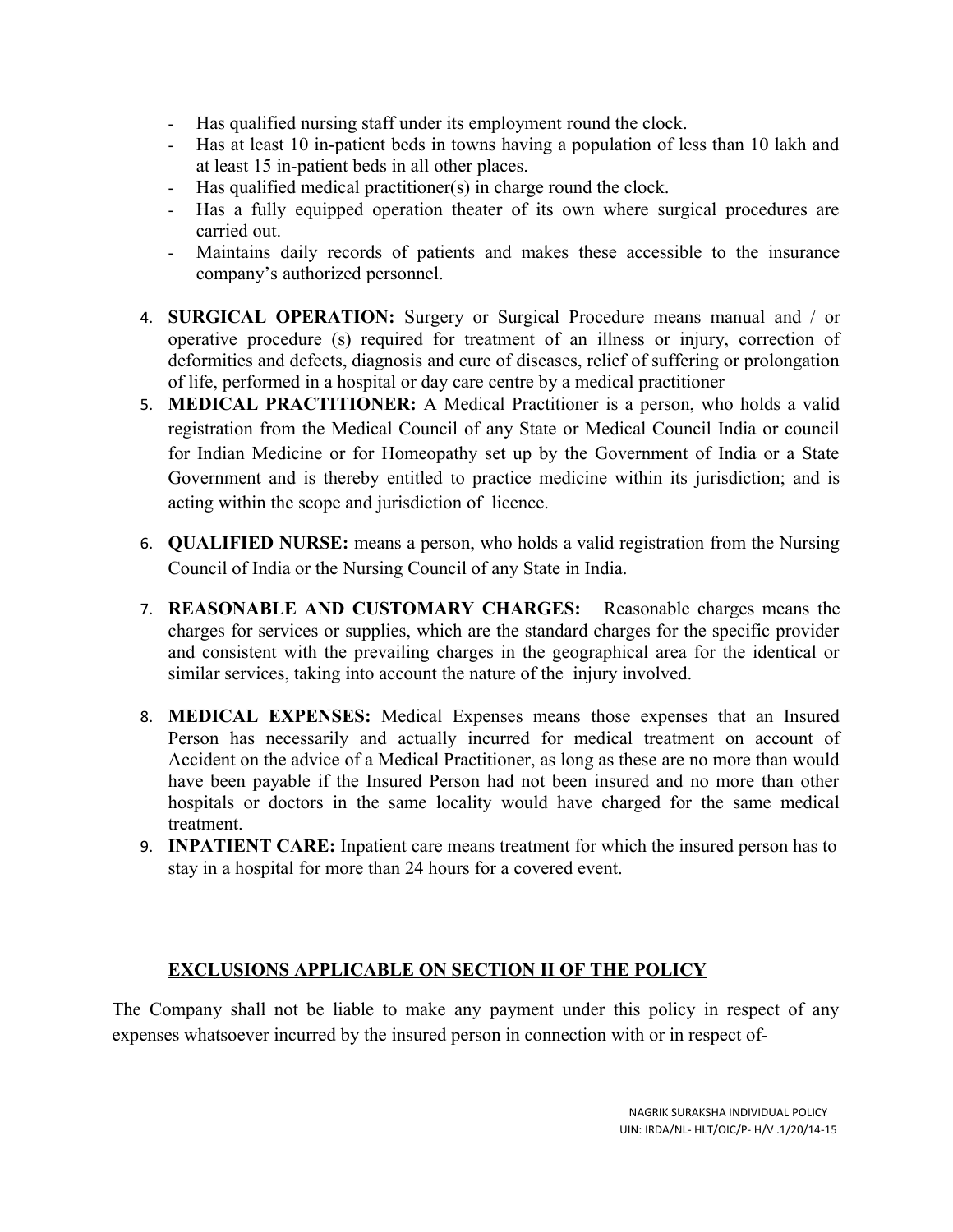- 1. Such conditions which has been in existence at the time of proposing the insurance the pre existing condition means any injury or it's symptoms which existed prior to the effective date of this insurance, whether or not the insured person had any knowledge that the symptoms were relating to the injury. Any complications arising from pre existing injury will be considered part of that preexisting condition.
- 2. Circumcision unless necessary for treatment of injury, vaccination or inoculation or change of life, cosmetic or aesthetic treatment of any description, plastic surgery unless necessary for treatment of the injury.
- 3. Cost of spectacles and/or contact lens and/or hearing aids.
- 4. Convalescence, general debility, run down condition or rest cure, congenital external disease or defects or anomalies, sterility, venereal disease , intentional self injury and use of intoxicating drugs/alcohol.
- 5. Any treatment relating to Human T-Cell lymph tropic virus types III (IITLB-III) Lymphadionopathy Associated Virus (LAV) or Mutants Derivative or Variation Deficiency Syndrome or any syndrome or a condition of a similar kind referred to as AIDS.
- 6. Diagnostic, X-Ray or laboratory examination unless related to the treatment of the injury falling within the ambit of Hospitalization.
- 7. Out Patient or first aid and also such expenses, which do not arise out of Hospitalization.
- 8. Vitamin and tonic unless forming part of treatment for injury and as may be prescribed by the attending Physician.
- 9. Naturopathy, magnetic/yoga therapy treatment.
- 10. Dental treatment or surgery of any kind unless requiring hospitalization.
- 11. Any pre-hospitalization and post hospitalization medical treatment.
- 12. Any treatment arising from or traceable to pregnancy, child birth including caesarean section.

## **CLAIM PROCEDURE & REQUIREMENTS (APPLICABLE BOTH SECTION-I & SECTION-II OF THE POLICY):**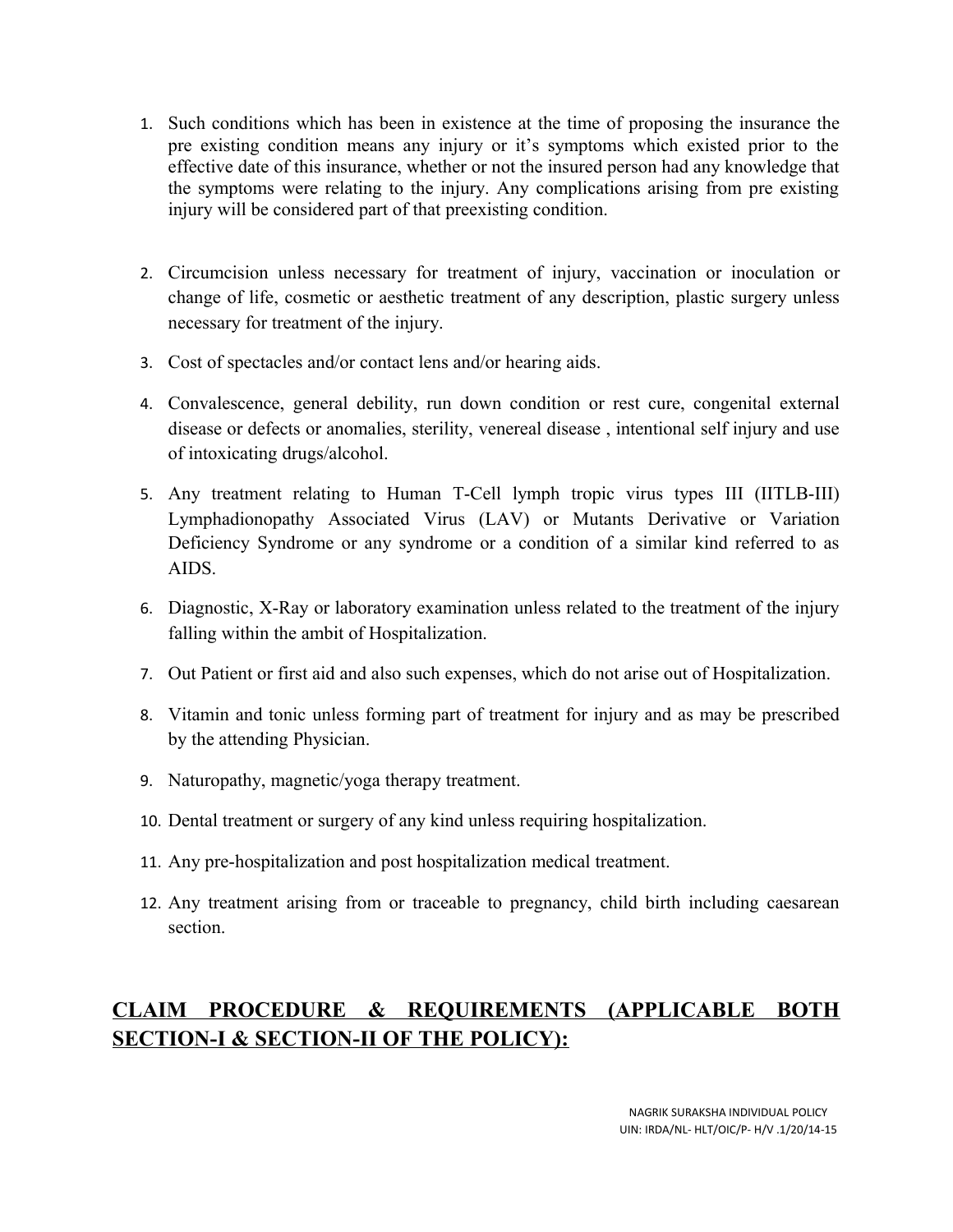- 1. Upon happening of any event which may give rise to a claim under this policy, written notice with full particulars must be given to the Company's policy issuing office immediately. However reasonable cause to be furnished in the event of the insured person or his representative for not notifying the accident immediately. This clarification for delay in notification shall in any case be submitted within 7 days from the date of accidental injury.
- 2. The insured person shall obtain and furnish to the Company with all the original bills, receipts and other documents , upon which a claim is based and shall also give the Company such additional information and/or assistance as the company may require in dealing with the Claim.
- 3. Proof satisfactory to the Company shall be furnished of all matters upon which a claim is based. Any medical practitioner or any authorized official of the Company shall be allowed to examine the Insured Person in case of any alleged injury requiring hospitalization as and when the same may reasonably be required on behalf of the Company.
- 4. Final claim along with hospital receipted Bills/Cash memos, FIR- if any, claim form and list of documents as listed in the claim form etc., should be submitted to the Company's policy issuing office within 14 days of discharge from the hospital.

## **GENERAL CONDITIONS: (APPLICABLE BOTH SECTION-I & SECTION-II OF THE POLICY):**

- 1. Every notice or communication to be given or to be made under this policy shall be delivered in writing at the address of this policy issuing office of the Company. In the event of a claim arising out of an accident involving any other person or property not relating/belonging to the insured, a complaint to the nearest police station to be lodged forthwith unless it is not practicable to do so on account of reasons beyond the control of the insured, in which case, a report to the police station to be sent as soon as possible and in any case, within reasonable time, stating the circumstances of the occurrence including the circumstances if any for not taking immediate action to report the said accident to the police.
- 2. Insured/Insured Persons shall take all reasonable precautions for safety and soundness to prevent aggravation of injury in order to minimize claims under the policy.
- 3. This policy shall be void and the premium paid by the Insured to the Company shall be forfeited in the event of misrepresentation, mis-description or concealment of any material facts.
- 4. Insured/Insured person must inform the company, as soon as reasonably possible, of any material change in the information provided to the company for example, change of address etc.
- 5. The premium payable under this policy shall be paid in advance. No receipt for Premium shall be valid except on the official form of the Company signed by a duly authorized official. The due payment of premium and the observance and fulfillment of the terms, provisions, conditions and endorsement of this policy by the insured person in so far as they relate to anything to be done or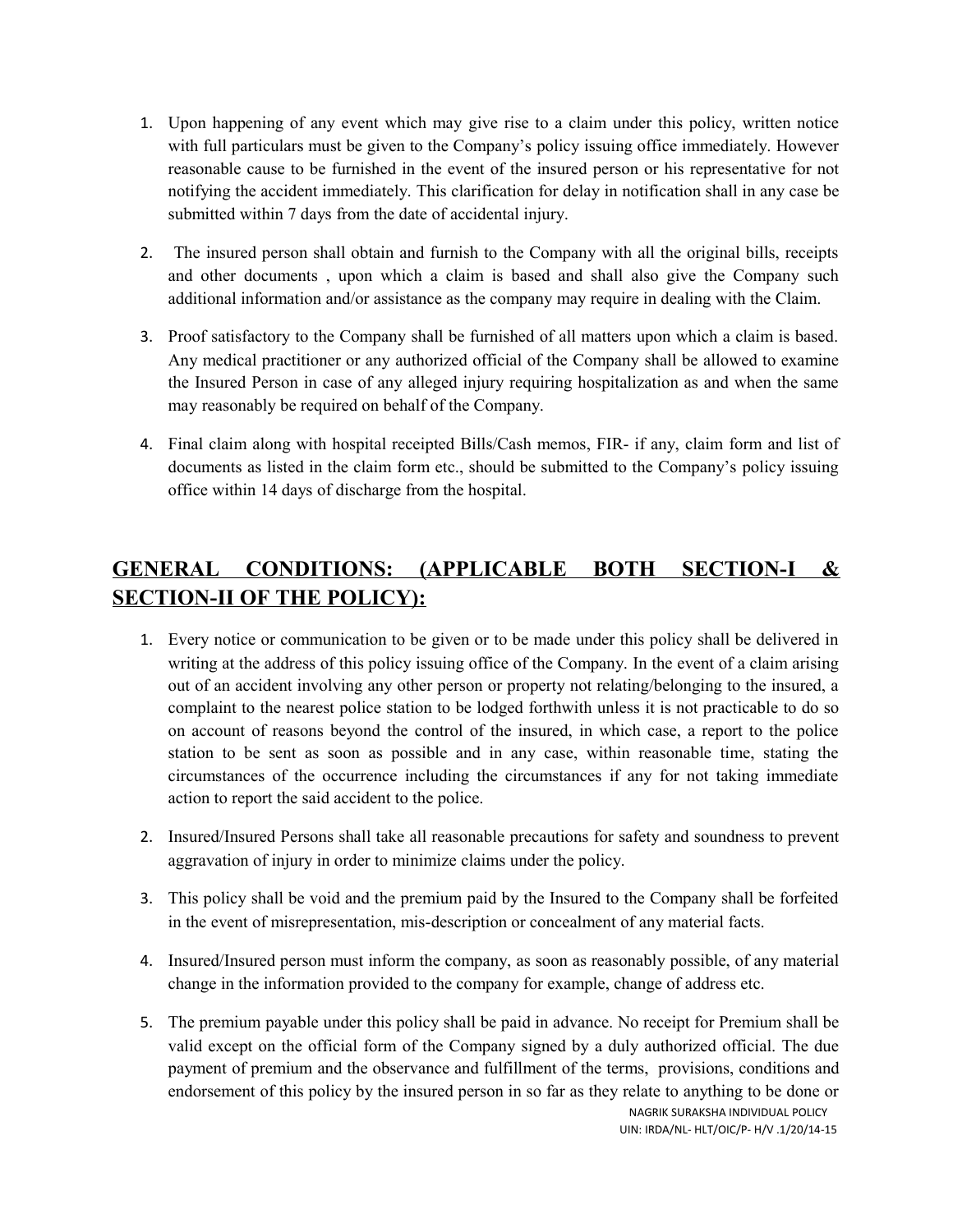complied with by the insured person shall be a condition president to any liability of the Company to make any payment under the policy. No waiver of any terms, provisions, conditions and endorsement of this policy shall be valid unless made in writing and signed by an authorized official of the Company.

- 6. The Company shall not be liable to make any payment under this policy in respect of any claim if such claim be in any manner fraudulent or supported by any fraudulent statement or device, whether by the insured person or by any other person on his/her behalf.
- 7. If at any time claim arises under this policy, there is in existence any other Insurance/scheme whether it be effected by or on behalf of any insured person in respect of whom the claim may have arisen covering the same expenses, the Company shall not liable to pay or contribute more than its ratable proportion of any such expenses applicable to Section II of the policy.
- 8. The policy may be renewed by mutual consent of the Company and the Insured. The Company shall not however be bound to give notice when it is due for renewal and the company may at any time cancel this policy by sending the Insured 30 days notice by registered post at the insured's last known address and in such event the Company shall refund to the Insured, a pro rata premium for the unexpired period of Insurance. The company shall however, remain liable for any liability which might have arisen prior to the date of cancellation. The Insured may at any time seek to cancel this policy and in such an event, the company shall allow refund of premium at Company's short period rate only (table given below) provided no claim has occurred up to the date of cancellation. The company's reserves the right review the cover at the end of each policy period and take appropriate action without assigning any reason thereof. *However the Company may deny renewal on the grounds of fraud, moral hazard or non co-operation by the insured.*

| PERIOD OF RISK          | <b>RATE OF PREMIUM</b>              |
|-------------------------|-------------------------------------|
| <b>UPTO ONE MONTH</b>   | $\frac{1}{4}$ th of the annual rate |
| <b>UPTO THREE MONTH</b> | $\frac{1}{2}$ of the annual rate    |
| <b>UPTO SIX MONTHS</b>  | $\frac{3}{4}$ th of the annual rate |
| EXCEDING SIX MONTHS     | Full annual rate                    |

- 9. Should any difference arise as to any amount payable to the insured (liability being otherwise admitted), such difference shall independently of all other questions be referred to the decision of Arbitrator(s) to be appointed in India in accordance with appropriate statutory provisions in force in India at the time of reference.
- 10. If the Company shall disclaim liability under any claim and such claim shall not have been made subject matter of suit in a Court of Law within 12 months from the date of disclaimer, then the claim shall for all purposes be deemed to have been abandoned and shall not thereafter be recoverable under this Policy .
- 11. The Company shall not be liable for any interest on any sum paid/payable under this policy.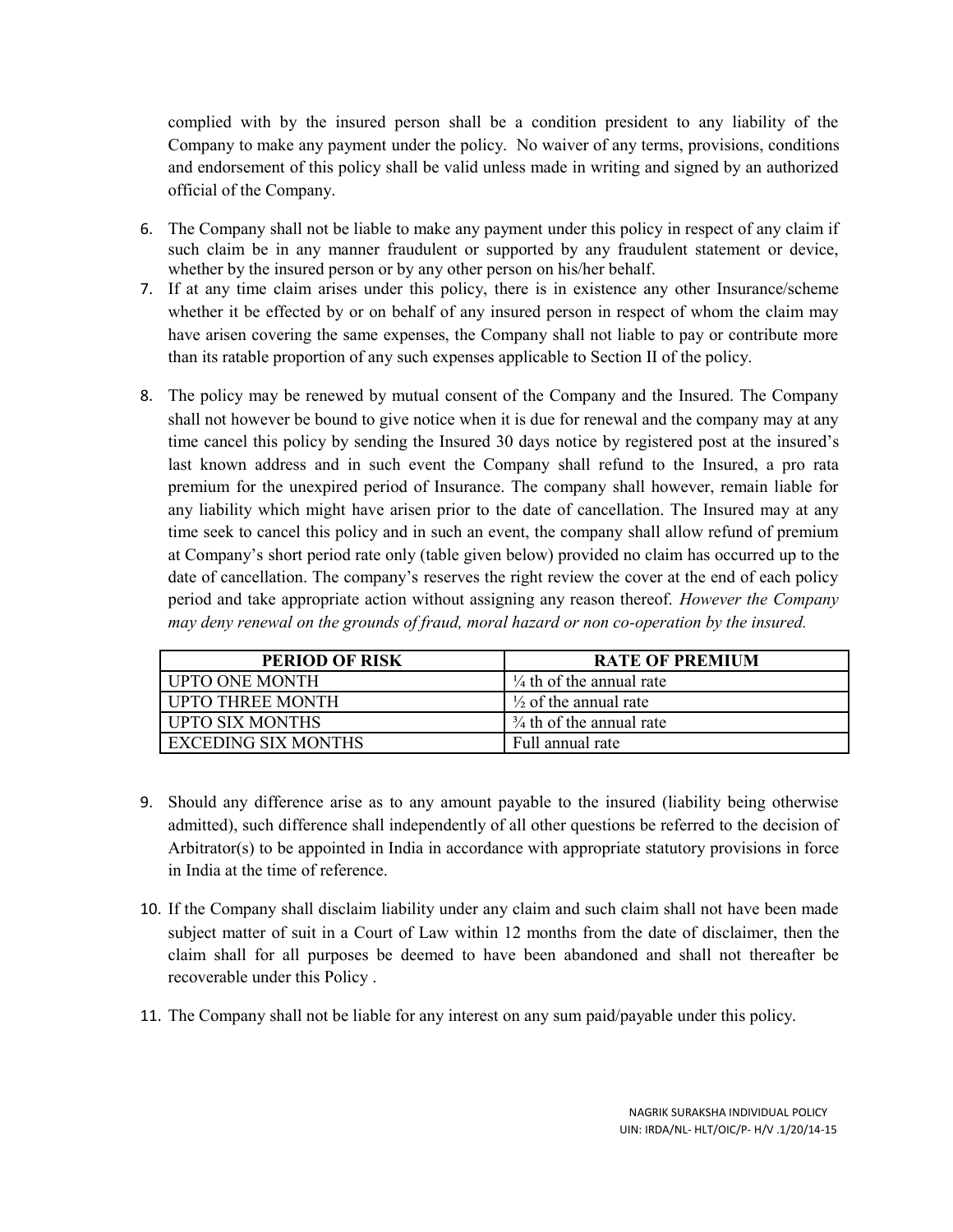- 12. The parties to this insurance policy expressly agree that the disputes under the policy shall be subject to Indian Courts of competent jurisdiction and that the laws of the Republic of India shall govern the validity, construction, interpretation and effect of this policy.
- 13. In the event of a claim otherwise being admissible in respect of hospitalization as a result of an accident on a foreign land, the reimbursement of hospital expenses shall be at the rate of exchange applicable as on the date of accident. However, such an amount payable shall be in Indian Currency and limited to the Sum Insured specified in the schedule of insurance of the Policy.
- 14.

# **GENERAL EXCLUSION (APPLICABLE BOTH SECTION-I & SECTION-II OF THE POLICY):**

The Company shall not be liable for:

**1.WAR RISK:** body injury as a consequence directly or indirectly of war, invasion, act of foreign enemy, hostilities (whether war be declared or not) civil war, rebellion, revolution, insurrection, military or usurps power, confiscation, nationalization, civil commotion or loot or pillage in connection herewith.

**2. CONFISCATION:** any bodily injury to the insured person due to confiscation, requisition or destruction by order of any government, public or local authority.

**3. NUCLEAR RISK:** any bodily injury to the insured person, consequential loss, legal liability, directly or indirectly caused by or contributed to by or arising from:

A. ionizing radiation or contamination by radioactivity from any nuclear fuel or from any nuclear waste from the combustion of nuclear fuel.

B. the radioactive, toxic, explosive or the hazardous properties of any nuclear assembly or nuclear component.

**4.** Consequential loss of any kind or description.

# **OTHER BENEFITS:**

1. *CUMULATIVE BONUS: compensation payable under Hospitalization reimbursement section shall be increased by 5% for each completed claim free period of 12 months during the period of insurance subject to maximum amount of such increase being not more than 20% of the sum insured under Hospitalization Section as specified in the schedule of insurance. However, the Cumulative Bonus Benefit shall be lost if the policy is not renewed within 30 days of expiry.*

*This benefit of cumulative bonus is applicable in case of individual policy holders only.*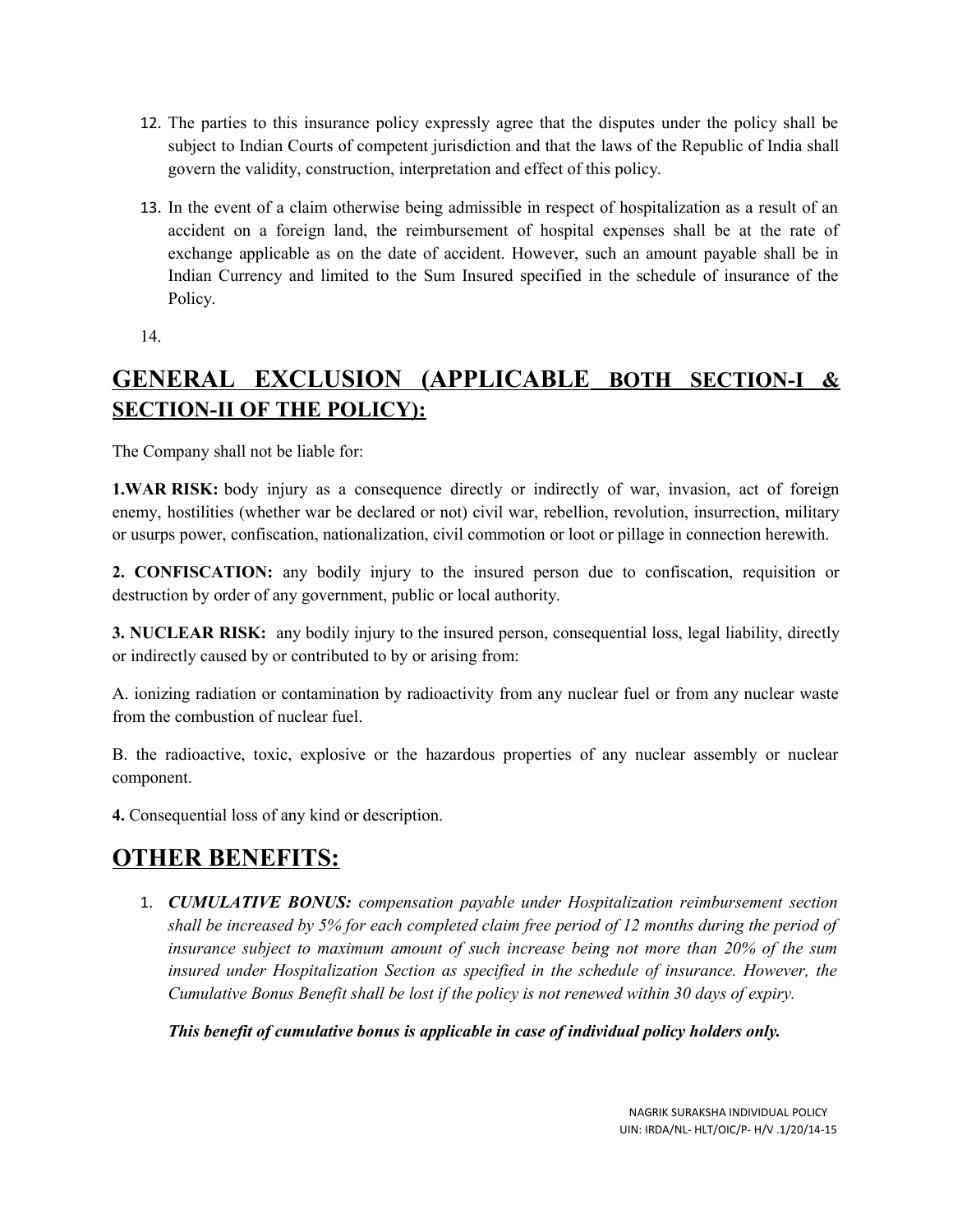- 2. **CARRIAGE OF DEAD BODY & FUNERAL CHARGES:** expenses incurred in the carriage of dead body of the Insured to his pace residence and funeral charges (death due to accident and the claim otherwise being admissible under the PA section of the policy) shall be reimbursed subject to maximum of 2% of the sum insured as specified in the schedule of insurance under PA section of this policy, or Rs. 2,500/- whichever is less.
- 3. **EDUCATION FUND:** in the event of death or permanent total disablement of the Insured due to accident, the policy shall also provide compensation towards education fund for the dependent children in addition to the sum Insured as specified in the schedule of Insurance under PA section of the policy of the same person(s) who is/are entitled to receive the compensation as given below irrespective of number of policies held by an individual Insured.
	- A. If the Insured Person has one dependent child below the age of 23 years on the date of accident, an amount equal to 10% of original Sum Insured as specified in the PA section of the policy subject to maximum of Rs. 5,000/-.
	- B. If the Insured person has more than one dependent child below the age 23 years on the date of accident an amount equal to 10% of original Sum insured as specified in the PA section of the policy subject to maximum of Rs. 10,000/-.
	- C. This benefit shall be available to the beneficiary provided the claim is otherwise admissible under the PA section of the policy.
- 4. **LOSS OF EMPLOYMENT:** in case of loss of employment of the insured person due to permanent total disablement, 1% of the original sum insured as specified in the schedule of insurance of the PA section of this policy become payable to the insured Person in addition to the sum insured provided the claim is otherwise admissible under the PA section of the policy.

### **This benefit is applicable in case of individual policy holders only.**

### 5.*FREE LOOK PERIOD: (Applicable only for INDIVIDUAL POLICY)*

 *This policy shall have a free look period. The free look period shall be applicable at the inception of the policy and:*

*1. The insured will be allowed a period of at least 15 days from the date of receipt of the policy to review the terms and conditions of the policy and to return the same if not acceptable*

*2. If the insured has not made any claim during the free look period, the insured shall be entitled to*